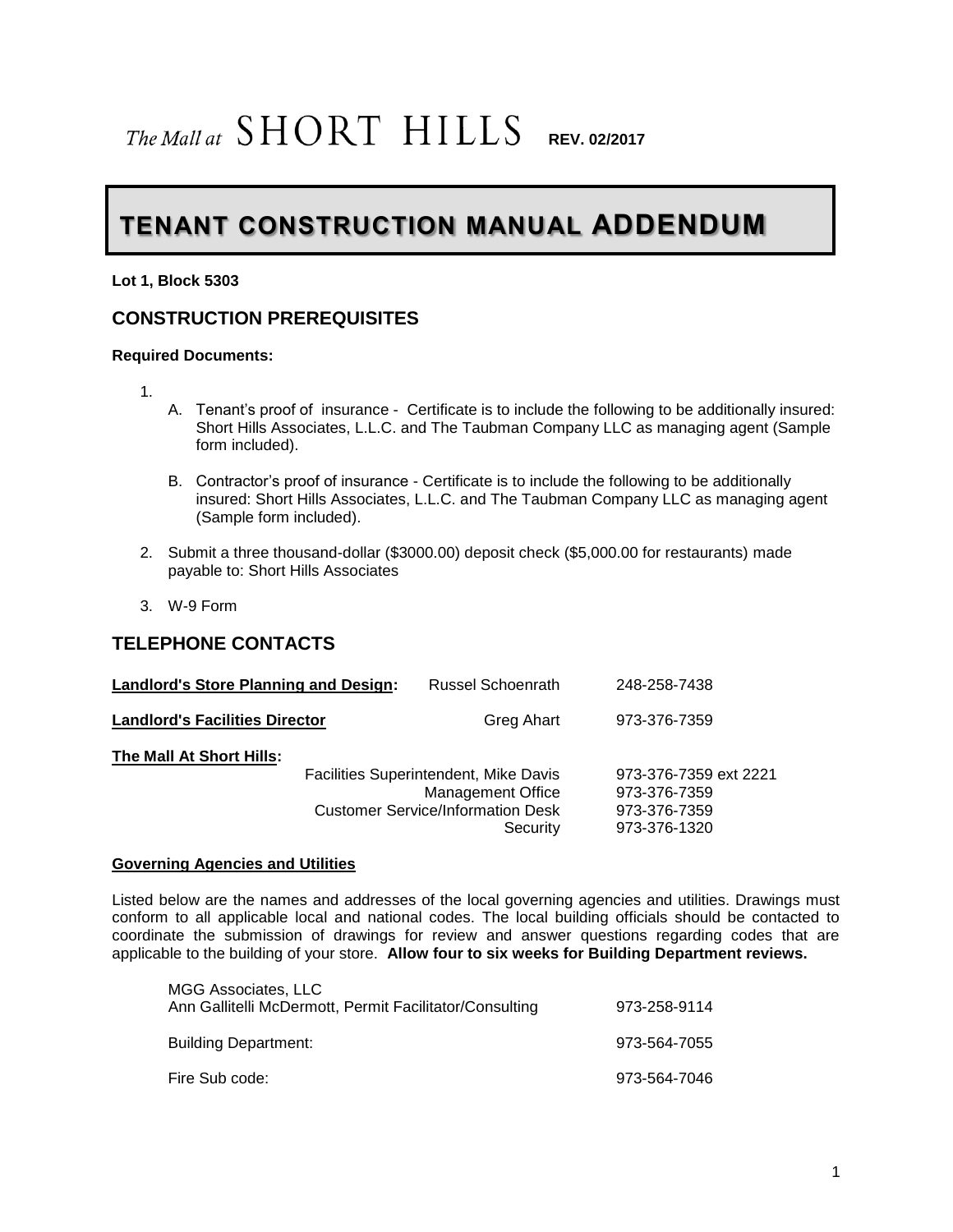| <b>Utility Companies:</b><br>Verizon (Local Phone Company) |                  | 800-564-9911  |
|------------------------------------------------------------|------------------|---------------|
| PSE&G<br>GPU                                               |                  | 800-454-9155  |
| Waste Management (Contractor Dumpsters)                    |                  | 860 290 1250  |
| <b>Emergency Phone Numbers</b>                             | <b>EMERGENCY</b> | NON-EMERGENCY |

| יווובו אבוורא ו ווחווב ואמוווואבו א | LIVILINULINUT | <b>INUIVELIVILINULINU</b> |
|-------------------------------------|---------------|---------------------------|
| Fire / Rescue                       | 911           | 973-564-7035              |
| City Police                         | 911           | 973-564-7001              |
|                                     |               |                           |

#### **Structural Heights**

Verify in the field

#### **Hot Work Permits**

*All welding requires Milburn Fire Department Hot work Permits. Additional Mall insurance company Hot work permits are required and can be picked up at mall management office for welding, soldering or anything that creates heat or sparks.*

#### **Gas**

The Mall at Short Hills has four locations where gas manifolds have been installed by the local gas utility company. Location and routing of gas lines is to be confirmed with Center Management.

#### **Roof Deck**

All roof and penetration repairs must be performed by Landlord's roofing contractor: Verify with Center Management.

#### **Restroom & Kitchen Floors**

All floors in restrooms and kitchens must be watertight waterproof membrane required.

#### **Water**

All Tenants and contractors must relocate domestic water feed to tenant restrooms from Old Galvanized water main to new copper water main during construction.

#### **Sprinkler System**

#### **All Sprinkler work must be performed by a Mall Contractor at tenant's expense.**

A sprinkler drain fee of four hundred dollars (\$500.00) is required for each drain down on the systems. Any shutdown not in the specified time frame will be charged at the rate of forty-five dollars (\$45.00) per hour at night. A check for this amount to be made payable to **Short Hills Associates** shall be delivered to Center Management prior to the drain down. The system will not be drained until the drain fee check has been received.

#### **Materials Schedule**

1. Interior

A. Service Corridor Door – Mirrolac Cover Up Int./Ext. enamel.7340-01 semi-gloss Bronzetone

B. Mall Tile Bldg's B,D,C "A2050 Botticino Aonglomerate Marble 12x12x1/2" Source: Home Depot - Perlato Botticino SKW#696-862 Grout- Light Grey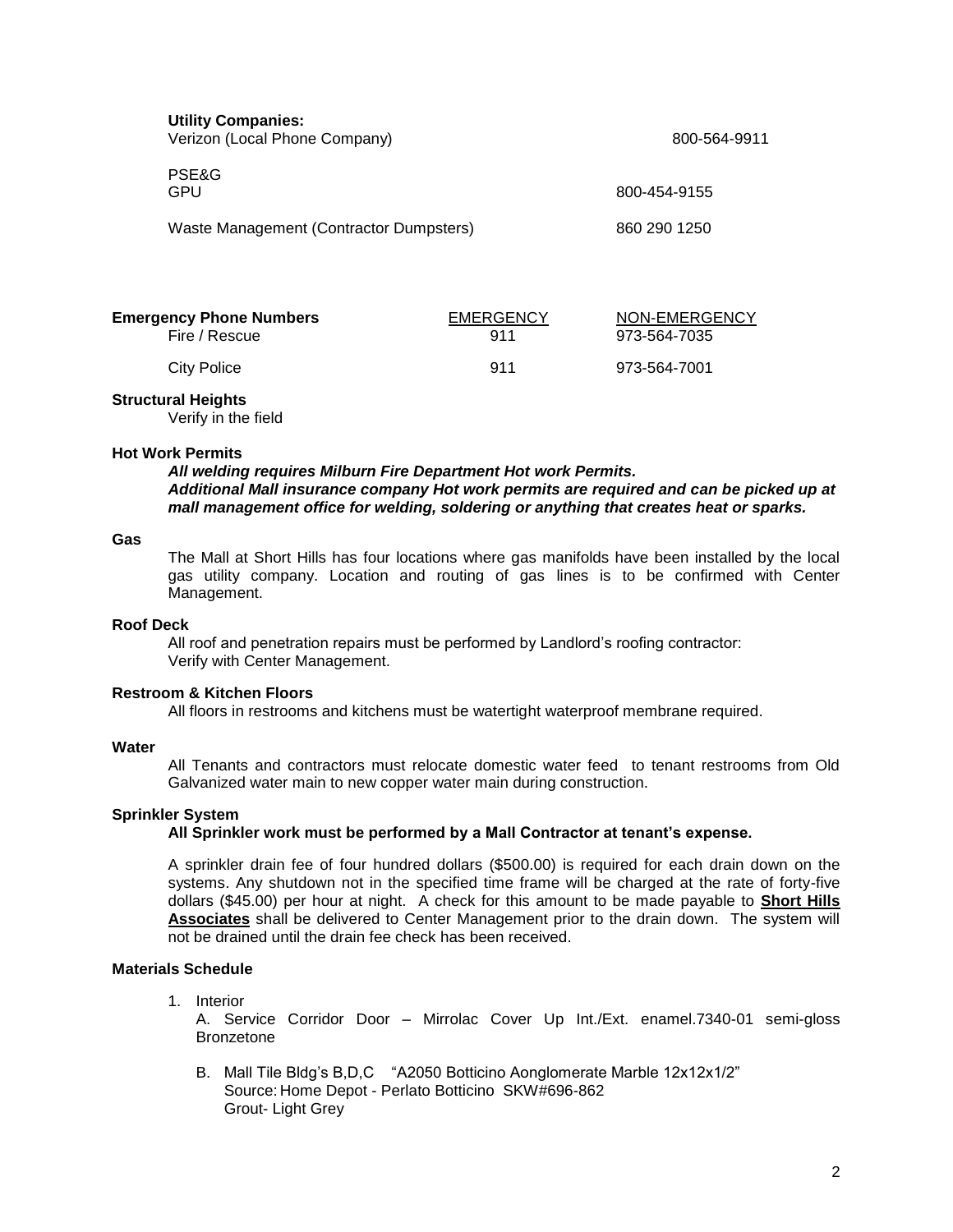Mall Tile Bldg A. "Precast Terrazo 7.6 Source: Blakley's 8060 East 88<sup>th</sup> St. Indianapolis Indiana 46756 Contact: Mike Blakley 1-317-842-9660 Grout- Laticrete M30 Sand Beige sealed 500 series

- C. Textured Ceiling Plaster Match existing
- D. Soffit paint specification is : SW-7001 bright white flat
- 2. Exterior

All Roof equipment shall be factory-finish painted in accordance with the Landlord's paint schedule and specifications.

#### **Parking**

There is no fee on-site parking. Loading docks/service areas are for loading and unloading of materials only. Contractors parking in these areas will be subject to towing at the vehicle owner's expense. See posted signage.

## **TENANT CONSTRUCTION RULES**

#### **Required Fees**

| \$3,000.          | Security Deposit, (\$5,000 for restaurants)                                  |
|-------------------|------------------------------------------------------------------------------|
| 100.<br>\$.       | Refundable Key Core Deposit                                                  |
| \$.<br>500.       | For each Sprinkler Shutdown Fee                                              |
| \$<br>950.        | Barricade Installation and takedown fee up to 25ft                           |
| \$1,250.          | Barricade Installation and takedown fee over 25ft                            |
|                   | Tenants/GC installing sheet rock barricade are required to pay barricade fee |
| 400.<br>\$.       | Crane Lift Fee (if applicable)                                               |
| \$.<br>600.       | Helicopter Lift fee (if applicable)                                          |
| <b>Barricades</b> |                                                                              |

# All tenant barricades must remain in a sealed condition.

- For the installation of all graphics on Landlord supplied barricade Contractor is **required to** use the services of All American Display **(See Sub-Contractor List)**.
- Barricades for Tenant space not having a back door may have a front door (one section paneling) that must be secured and locked each night and kept closed during Center hours by Contractor.
- The storefront barricade cannot be removed prior to construction completion and store opening. Removal by the General Contractor must be coordinated with Center Management.

#### **Doors/Deliveries**

- Center doors and elevator doors are not to be propped open at any time by contractors or workmen. Security, Facilities and cleaning personnel have been instructed to remove doorstops. Damage to doors will be charged to contractor.
- All construction materials for tenants must be brought through back door, using the designated receiving route.
- If Tenant's space has no back door, materials, concrete and store fixtures may be brought through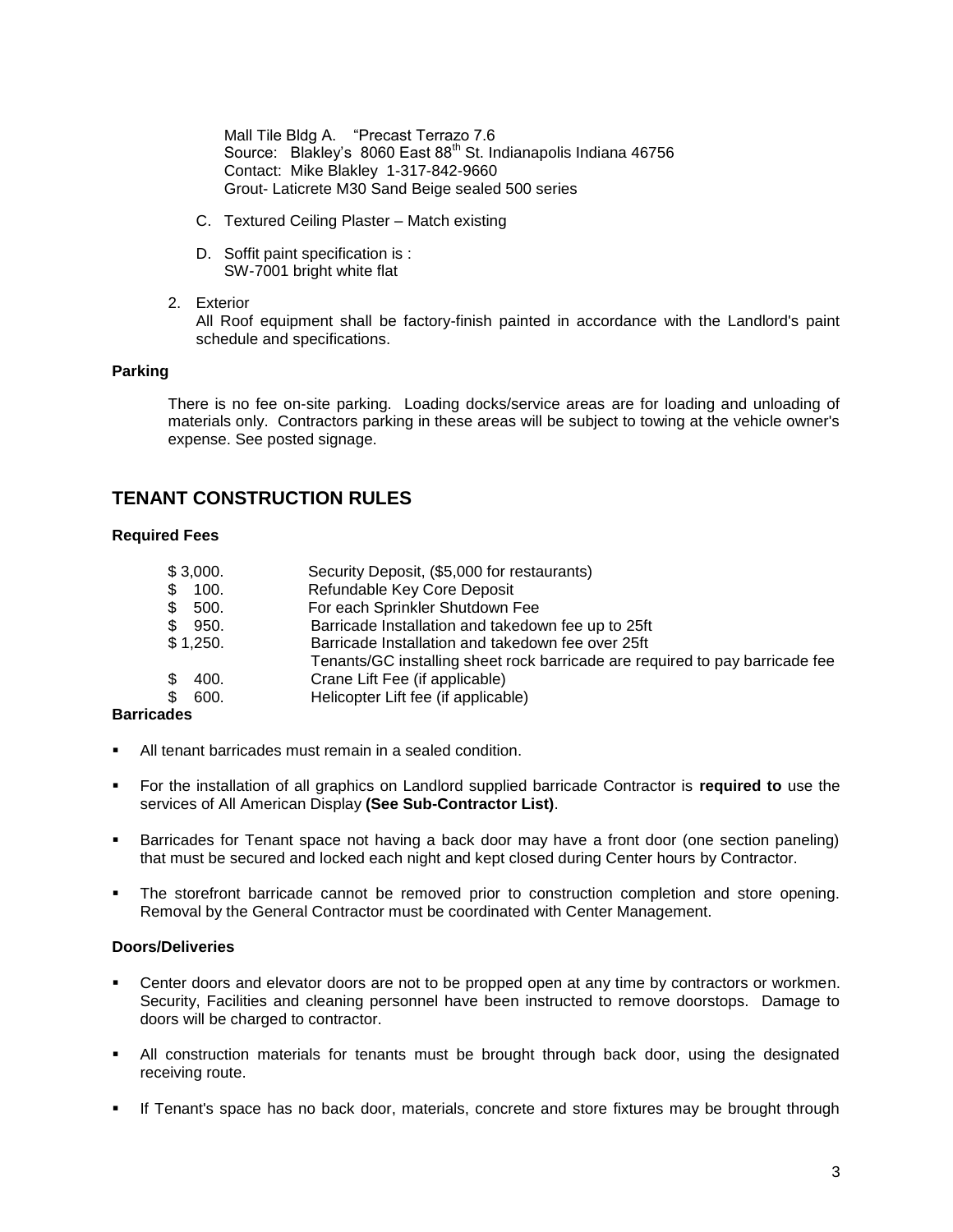the front door of Tenant barricade. However, the common area floors must be PROTECTED and CLEANED by the contractor prior to 9:00 am. Each day.

- Deliveries of construction materials will not be allowed through any public entrances after 9:00 a.m. each day.
- If the delivery route is over an expansion joint, a 3/4" sheet of 4'x8' plywood is required to cover the expansion joint.
- Delivery of oversized fixtures or materials unable to be routed through existing service entrances and corridors must be arranged with Center Management in advance.
- Service Area loading docks are to be used for unloading equipment and materials only. No parking in these areas is permitted. If a vehicle is left unattended for thirty (30) minutes or more, it will be towed.
- When Masonite is used on the common area floor for deliveries the contractor is responsible to safe off the area to avoid trip hazards. ( Caution tape the area)

#### **Personnel Demeanor**

- Construction workers, Tenants, and tenant contractors are expected to act in accordance with any and all regulations established by Center Management.
- Abuse, disrespect, or insulting action toward customers, tenants, fellow workers or Short Hills personnel will not be tolerated.
- Tenant Contractors in violation of any rules will be subject to forfeit all or a portion of the security deposit
- and a complete construction shutdown.
- This is a smoke free environment.
- All work shall be done within the confines of the Tenant's barricaded space. **No work will take place in the common area of the center.**

#### **Rubbish/Debris Housekeeping**

- Construction companies may not dump construction debris in any other space. Construction debris and materials must be placed into construction dumpsters.
- Provisions must be made to ensure all dirt, dust, and other construction-related debris is kept within the area of construction.
- If excess noise or odors are identified by Center Management Personnel to be coming from the construction site, the general contractor's superintendent will take immediate action to rectify the situation.

#### **Tools**

- No wheelbarrows or wheeled vehicles are permitted within the common area during Center hours. (ALL WHEELED VEHICLES MUST HAVE RUBBER TIRES)
- Tools and construction materials must be transported using the service corridors only. Use of Mall common areas is **strictly prohibited.**
- Tools and construction materials must be stored in the tenant's space at all times and are not allowed to be stored in the Center or Service Areas at anytime. The use of gas (catalytic converter equipped only) and propane equipment is permitted. Verify approval with Center Management.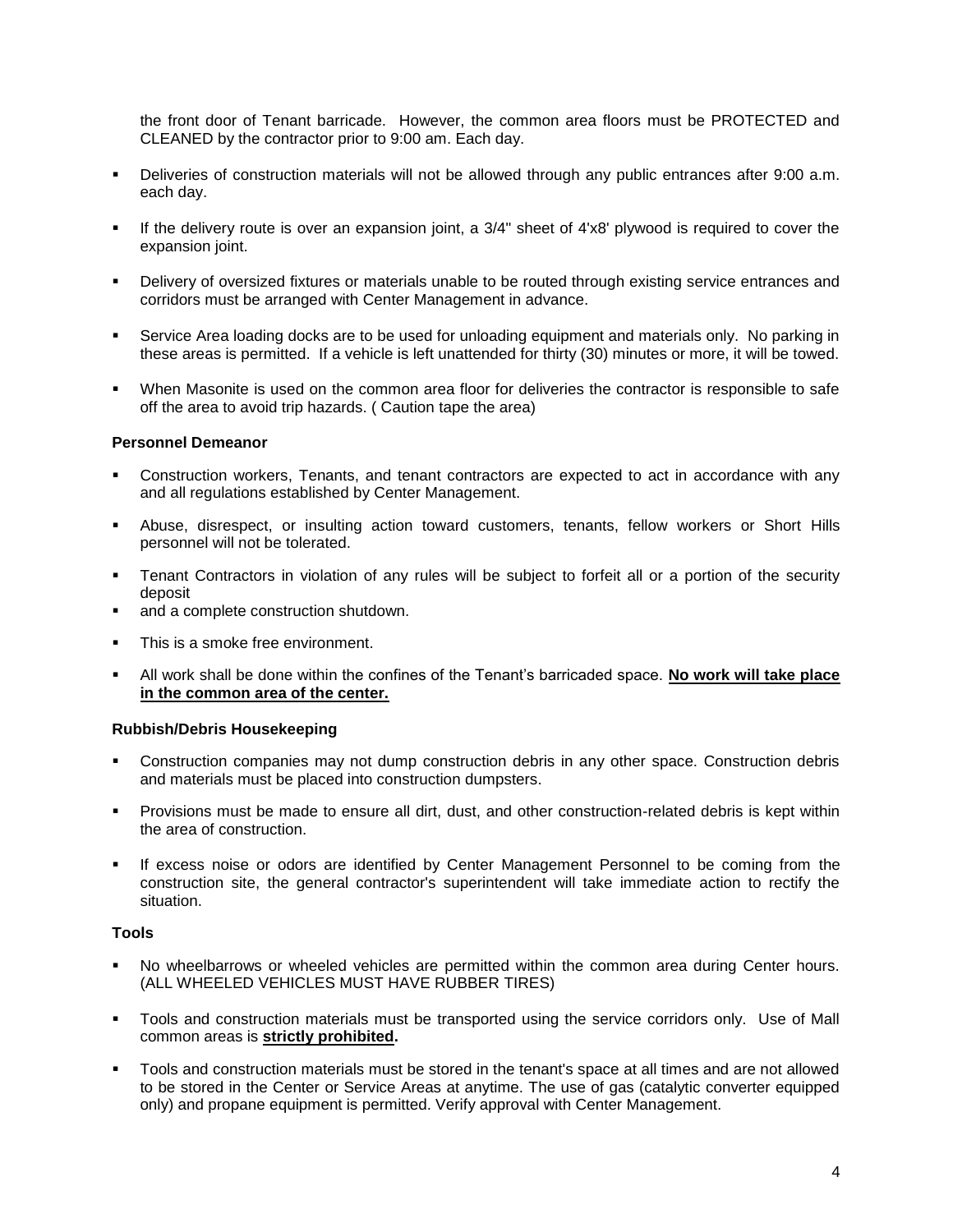#### **Waste Removal/Trash**

- General trash/construction debris can create safety and fire hazards. The general contractor shall ensure that the construction site is policed and debris removed to provide a safe, sanitary construction site.
- Debris shall be confined to the Tenant's leased premises. Holding or storing trash in exit corridor, adjacent Tenant spaces, service areas, or other areas will not be permitted. Trash found in these areas will be immediately removed as requested by Center Management. If the general contractor fails to comply, Center Management will remove the trash. The cost for removal will be deducted from the general contractor's construction deposit without further notification.
- The general contractor shall coordinate the use of trash dumpsters with Center Management. Cost, location, time schedules, etc., shall be fully understood by the general contractor, who is responsible for policing and cleaning the dumpster area.
- The center trash compactors in the service areas are not designed to accommodate construction trash and debris. Use of these compactors is not permitted during demolition or construction.

Waste Management is the only Center Management approved contractor for open top dumpsters. They can be reached at telephone number Debbie Thompson / 855-690-7785 ext 3953. **This is the only approved company who can drop an open top container for Tenant construction.** Waste Management offers:

- 10-yard, 20-yard, and 30-yard open top containers.
- Unlimited Mini service.

NOTE: Open top dumpsters are allowed on outside perimeter of the mall during mall hours. The use of Minis and the location of open top dumpsters will be determined during your pre construction meeting. **Please call Waste Management for more information about billing and prices.**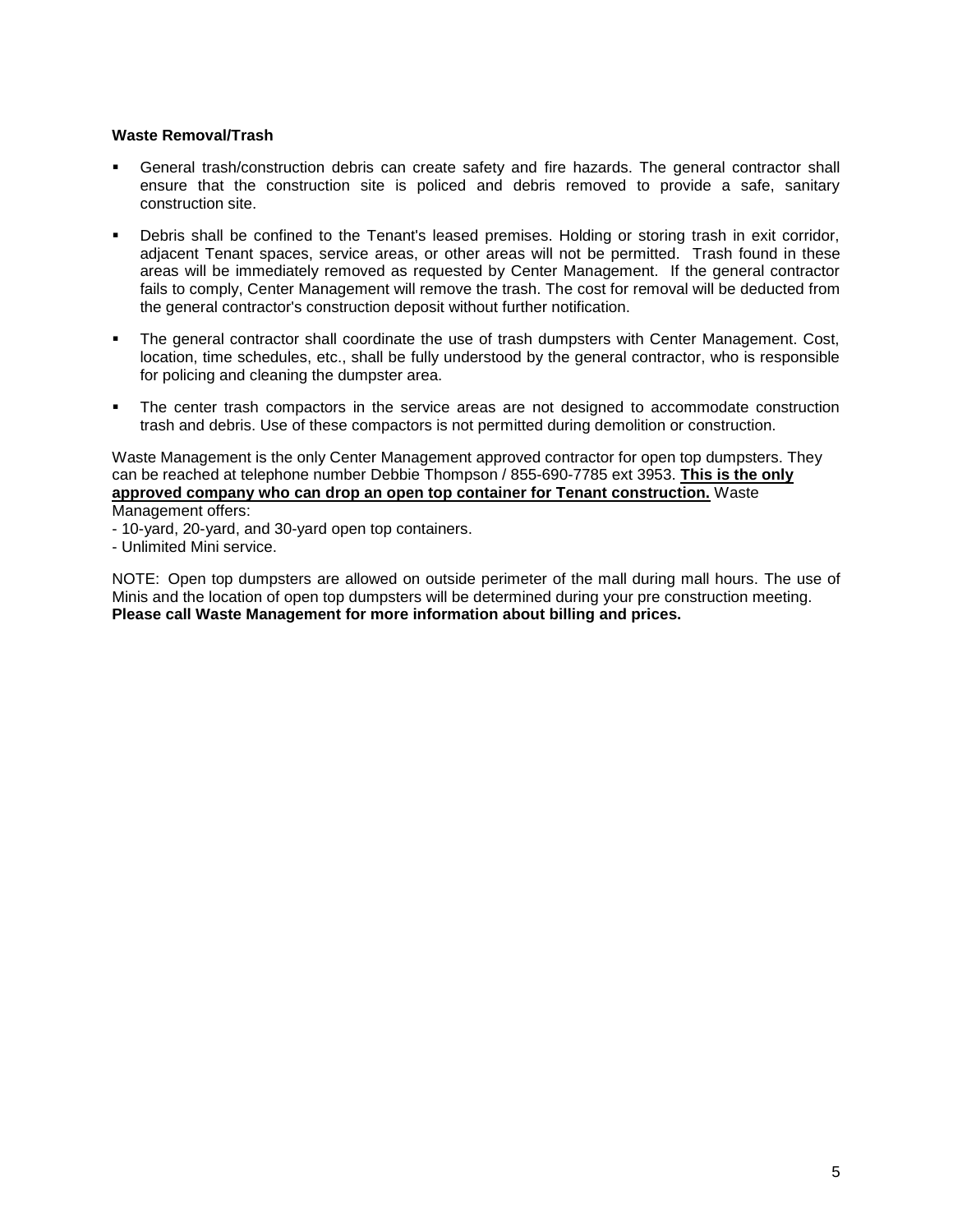### **~ ~ ~ ~ ~ ~ ~ ~ ~ ~ ~ INSPECTION SCHEDULE**

**~ ~ ~ ~ ~ ~ ~ ~ ~ ~ ~**

**In accordance with N.J.A.C. 5:23-2.18©1 – Notice shall be given at least 24 hours prior to date inspection is desired.**

# **Call for Inspections (973) 564-7055**

**Monday through Friday between 8:30 a.m. – 12:30 p.m. & 1:30 p.m. – 4:30 p.m. Requests for inspections will not be taken between the hours of 12:30 p.m. – 1:30 p.m.**

#### *NOTE: Permit number is required to schedule inspections.*

#### **Electrical Inspection – Stan Fagerty**

#### **Inspection Hours:**

| Monday through Friday              | 11:30 a.m. $-3:30$ p.m.   |
|------------------------------------|---------------------------|
| Tuesday and Thursday               | 11:30 p.m. $-3:30$ p.m.   |
| The Mall - Tuesday & Thursday only |                           |
| <b>Office Hours:</b>               |                           |
| Monday through Friday              | 11:00 a.m. $-$ 11:30 p.m. |

#### **Plumbing Inspection – Joe LaRiccia**

#### **Inspection Hours:**

| Monday through Friday<br><b>Office Hours:</b> | 11:30 a.m. $-$ 3:30 p.m.  |
|-----------------------------------------------|---------------------------|
| Monday through Friday                         | 10:00 a.m. $-$ 11:30 a.m. |

#### **Fire Inspection – Pete DiCostanzo**

| <b>Inspection Hours:</b>    |                            |
|-----------------------------|----------------------------|
| Wednesday and Friday        | 1:00 p.m. $-$ 4:30 p.m.    |
| Contractor must be at site. |                            |
| <b>Office Hours:</b>        |                            |
| Wednesday and Friday        | $10:00$ a.m. $-12:00$ a.m. |

#### **Building Inspection – Jerry Eger**

| <b>Inspection Hours:</b>  |                           |
|---------------------------|---------------------------|
| Monday through Friday     | 11:30 a.m. $-$ 3:30 p.m.  |
| <b>Office Hours:</b>      |                           |
| Monday, Wednesday, Friday | $8:30$ a.m. $-11:30$ a.m. |

# **TOWNSHIP OF MILLBURN**